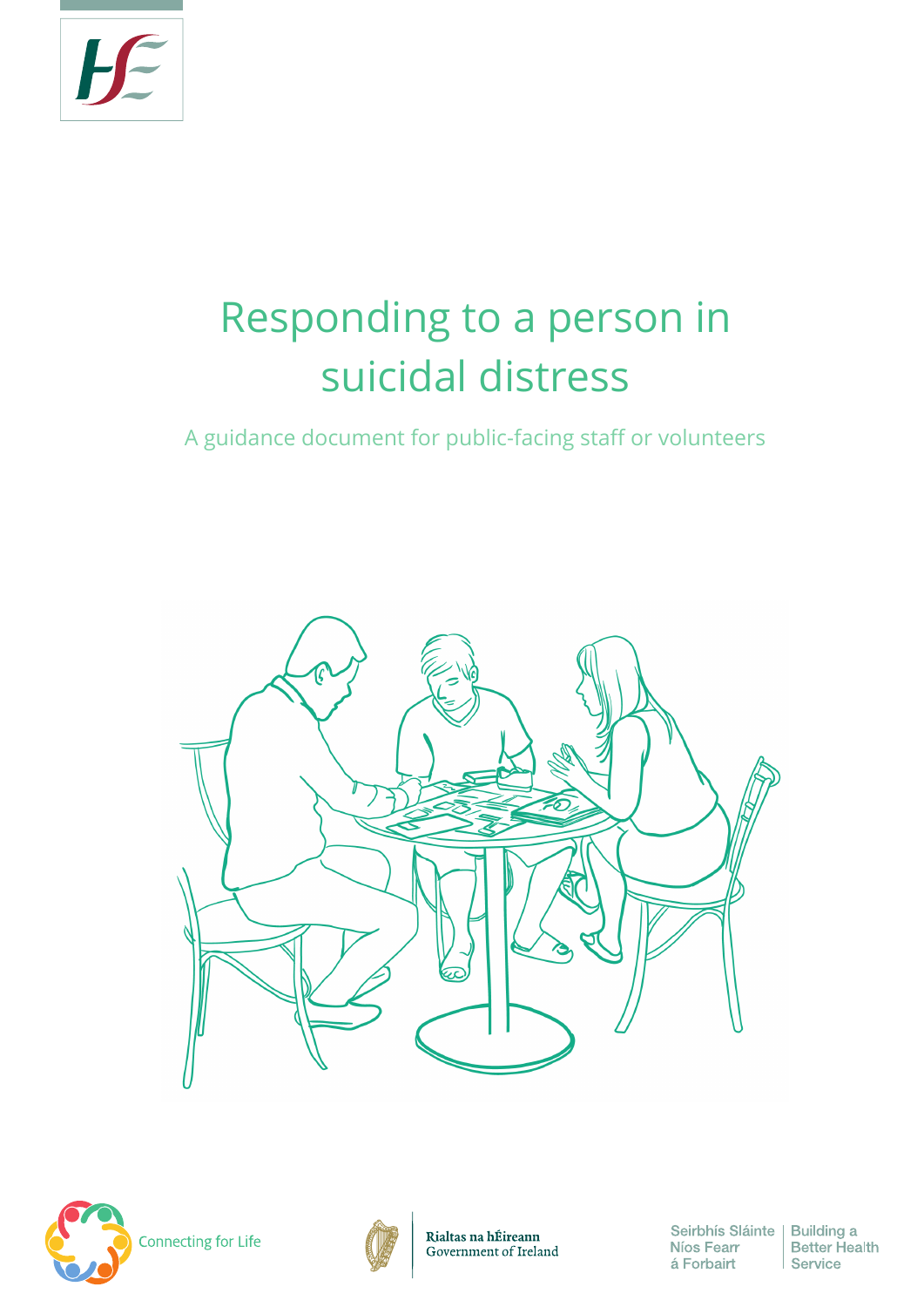# About this guide Contents

Connecting for Life (CfL), Ireland's National Strategy to Reduce Suicide 2015-2020 is a cross-sectoral strategy that sets out a vision of an Ireland where fewer lives are lost through suicide.

This guide was developed by the Connecting for Life Policy and Protocols Cross Sectoral Working Group. It aims to support staff and volunteers working in public facing roles to interact with people who present or contact the service in distress or at risk of suicide and self-harm.

The guide can be incorporated into staff induction packs or training manuals. It will inform and promote the use of standardised approaches across different settings. You are welcome to adapt the examples to suit your own organisation.

• For information on Connecting for Life, Ireland's National Strategy to Reduce Suicide, 2015-2020 visit **www.connectingforlifeireland.ie**.

It is recommended that staff have also completed NOSP's suicide prevention training, such as safeTALK.

• For further information on training for your organisation, visit **www.nosp.ie/training** or email **info@nosp.ie**

Introduction **1**

Responding to a person on the telephone **2**

Responding to a person face-to-face **4**

Responding to an email, letter, text or social med

Members of the CfL Policy and Protocols Cross Sectoral Working Group, who contributed to this guide, included representatives from;

- *The Department of Agriculture, Food and the Marine; Department of Health; The Probation Service;*
- *Irish Prison Service; Tusla; Department of Children and Youth Affairs; Department of Social Protection;*
- *Irish Defence Forces; Department of Rural and Community Development; An Garda Siochána;*
- *HSE (National Office for Suicide Prevention, Mental Health Operations and Acute Operations);*
- *Mental Health Ireland; and the Irish Local Development Network.*

This guide was also reviewed by Samaritans Ireland.





# Introduction

People in distress, including suicidal distress, may present or contact you in a number of ways;

- Telephone
- Face-to-face
- By email, letter, text or social media

Some signs of distress to be aware of;

- **• Behaviour** e.g. isolation, sudden changes in mood, dropping out of activities
- **• Physical** e.g. neglecting appearance, weight loss or weight gain, difficulty concentrating
- **• Feelings** e.g. weariness, exhaustion, agitation, helplessness, anger, feeling life is meaningless
- **• Thoughts** e.g. persistent negative thoughts, unable to solve problems, self-critical

You have identified warning signs and you are worried that the person may be at risk of suicide. What do you do now?

- Generally, your response should follow the same steps. The following pages outline some simple steps to take should any of the above scenarios arise.
- Stay calm and confident, follow the steps and seek support if you are in doubt.
- Most importantly, remember your main aim is to ensure the person at risk remains safe and that they get the help they need.

| dia communication |  |
|-------------------|--|
|                   |  |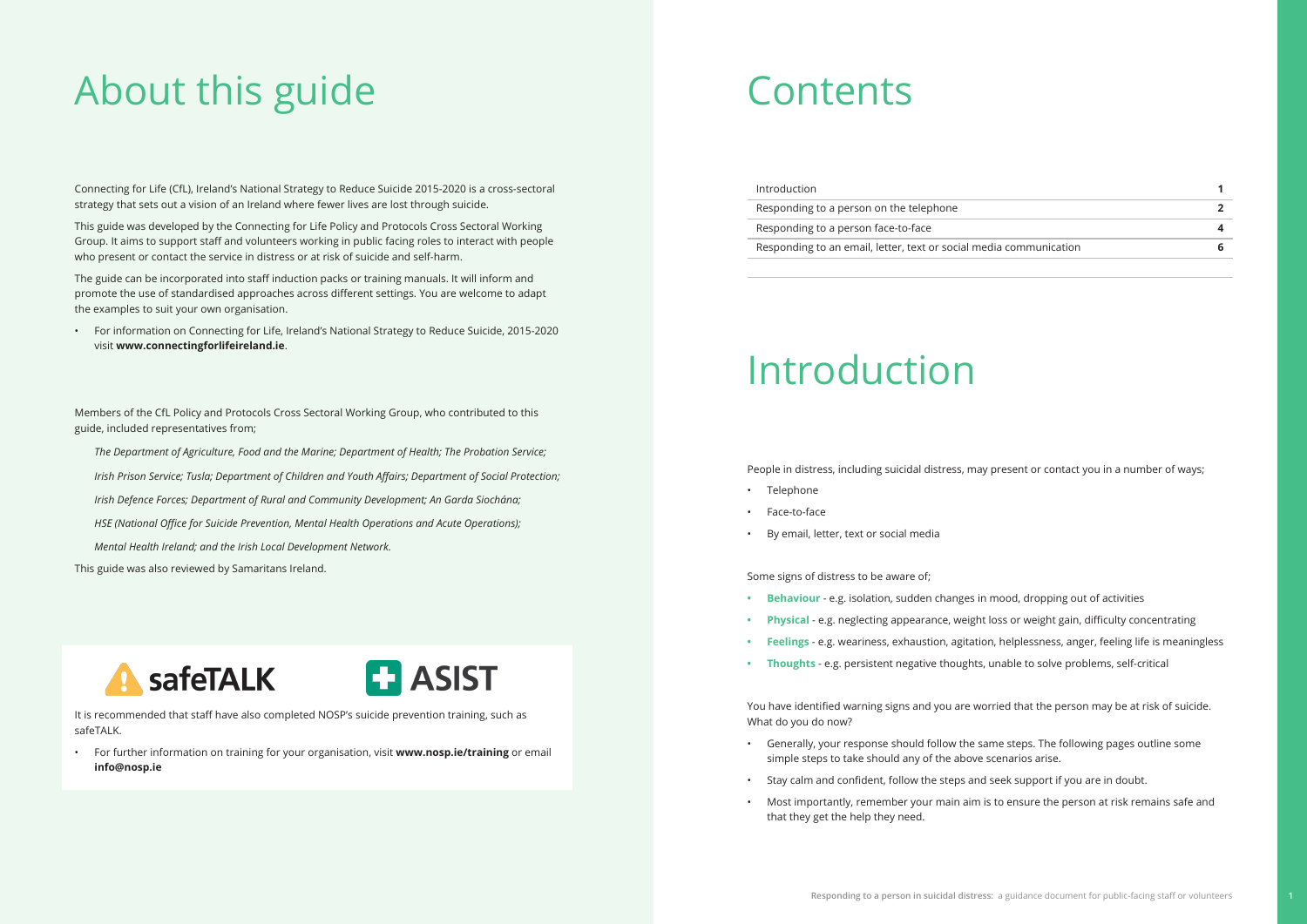# Responding to a person on the telephone

# **10 steps to handling the call**

- If you **listen** and can remain calm in the situation, you are more likely to provide the **1** assurance necessary to support the individual
- Speak clearly and be aware of your tone of voice try to remain gentle but confident e.g. **2** *"I am sorry to hear you are feeling like this. It appears to be a difficult time for you. I know it is very important to talk with people who can help. Is there anyone with you right now that can help you?"*
- Take any reference to suicidal feelings seriously **3**
- Ask for their name **4**
- Ask for their location e.g. *"Where are you calling from right now (insert name)?"*  **5**
- Ask if someone is with them e.g. *"Is there anyone with you at (insert place) today?"* **6**
- Ask for a contact number **7**
- Explain this is not a crisis service, but you are going to give them time and provide contact **8** details to them for supports e.g. *"(Insert name) what you have told me is very serious. I can hear your distress, and I want to help you. The best way I can do that is to put you in touch with people that can help you immediately. Would that be ok with you?"* - see contact numbers on page 3
- Ask them to confirm they have the information they need to contact support services e.g. **9** *"It sounds like you have been through a tough time lately (insert name). If you stay on the line, I can give you information on someone who can help"*
- Encourage them to seek support and follow up with a contact if you have promised to do **10**so

It's important that you do not promise full confidentiality, particularly in regard to the person's safety, and especially if there is an imminent threat of suicide. All of these situations should be brought to the attention of senior staff members.

If at any stage you are concerned and feel you need assistance, let the caller know you need to ask a senior colleague to step in who can be of more assistance.

# **Crisis phone lines and support**

Who to contact if someone needs urgent help

• Arrange for them to go to, or contact, the Emergency Department of their nearest hospital - see

- Call the emergency services on **999** or **112**
- **www.hse.ie**
- Contact their GP, or an "out of hours" GP see **www.hse.ie**
- Contact Samaritans 24/7 on Freephone **116 123** or email **jo@samaritans.ie**
- Contact Pieta House 24/7 on Freephone **1800 247 247** or text HELP to **51444** (standard message rates apply)
- Visit **www.yourmentalhealth.ie** for information and support services

Follow your organisational policy and procedure and record information as required.

**It is a good idea to ensure you take time and check in on your own wellbeing.** Self-care is important at *all* times. Some self-care tips include talking to a colleague, taking a walk or a short break from your desk.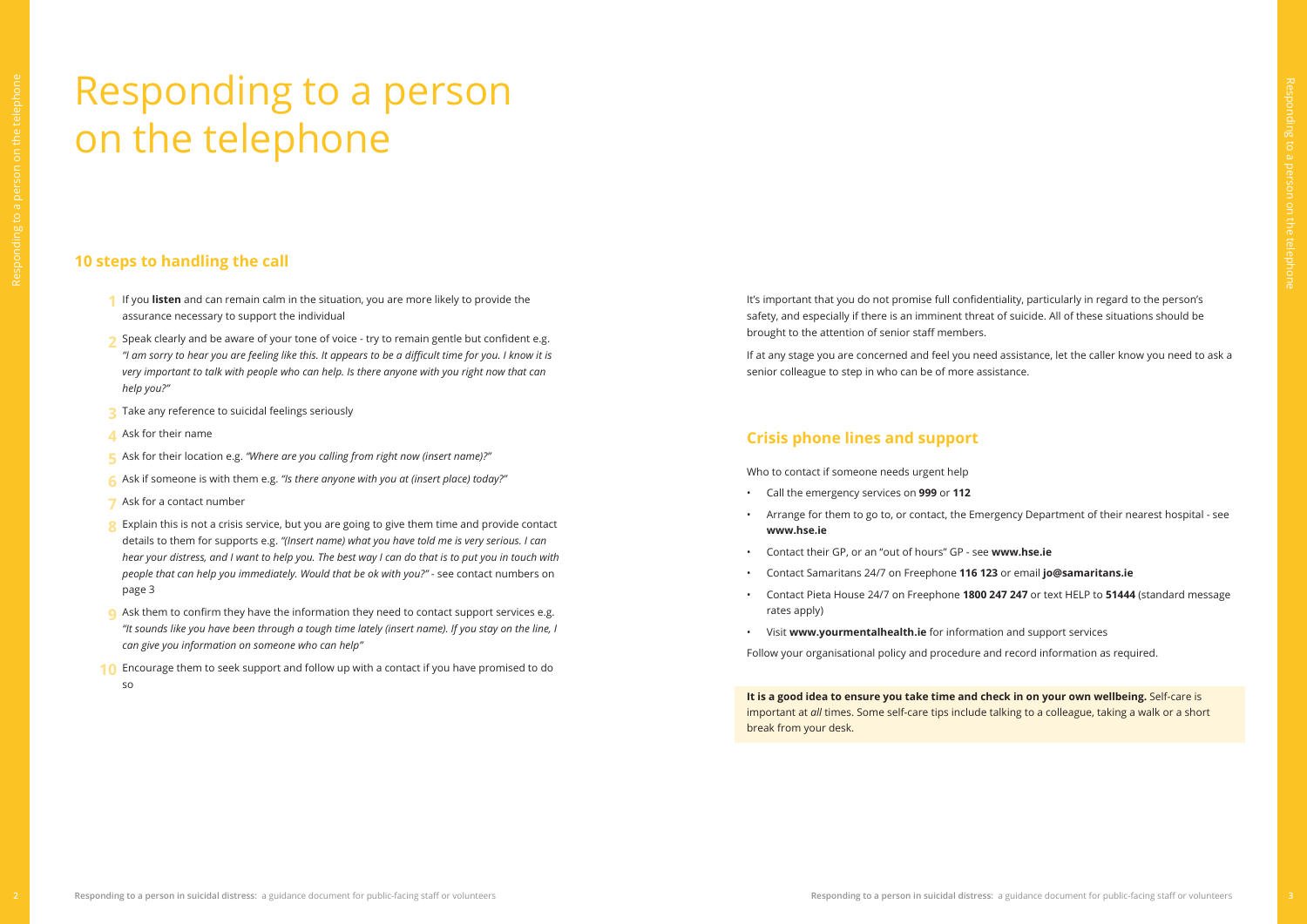# Responding to a person<br>
face-to-face<br>
suspensive decisions<br>
suspensive decisions<br>
suspensive decisions<br>
suspensive decisions<br>
suspensive decisions<br>
suspensive decisions<br>
suspensive decisions<br>
suspensive decisions<br>
suspensi Responding to a person face-to-face

# **10 steps to take in a face-to-face situation**

- **Listen** and remain calm if you can remain calm in the situation, you are more likely to **1** provide the assurance necessary to support the individual e.g. *"I'm so sorry to hear that you feel that way. Why don't we find a quieter place to talk properly?"*
- Bring the person somewhere quiet and safe, if possible **2**
- Immediately alert a colleague to the situation and ask them to remain close, if possible **3**
- Offer support, listen and empathise encourage the person to take their time **4**
- Speak clearly and let the person know you hear their distress e.g. *"I'm worried about you*  **5** *and I want to help"*
- When they are ready ask them for permission to make contact with a family member or **6** a friend e.g. *"You need all the support possible right now. Is there a family member or a friend we can call and ask to come be here with you?"*
- If permission is not granted, explain you will need to make contact with their doctor **7** or get medical advice as an alternative, given the seriousness of the situation e.g. *"Ok, I understand you do not want to call family/friends. However, what you have told me is of concern and it is important you get the support your need. I will need to contact your doctor, with your permission, or the emergency services if not"*
- Follow up with contacts provided **8**
- Wait with the person until support has arrived to care for them **9**
- Debrief with a colleague or your line manager immediately afterwards and ensure you **10**take the time you require to process the situation

It's important that you do not promise full confidentiality, particularly in regard to the person's safety, and especially if there is an imminent threat of suicide. All of these situations should be brought to the attention of senior staff members.

If at any stage you are concerned and feel you need assistance, let the person know you need to ask a senior colleague to step in who can be of more assistance.

# **Crisis phone lines and support**

Who to contact if someone needs urgent help

• Arrange for them to go to, or contact, the Emergency Department of their nearest hospital - see

- Call the emergency services on **999** or **112**
- **www.hse.ie**
- Contact their GP, or an "out of hours" GP see **www.hse.ie**
- Contact Samaritans 24/7 on Freephone **116 123** or email **jo@samaritans.ie**
- rates apply)
- Visit **www.yourmentalhealth.ie** for information and support services

• Contact Pieta House 24/7 on Freephone **1800 247 247** or text HELP to **51444** (standard message

Follow your organisational policy and procedure and record information as required.

**It is a good idea to ensure you take time and check in on your own wellbeing.** Self-care is important at all times. Some self-care tips include talking to a colleague, taking a walk or a short break from your desk.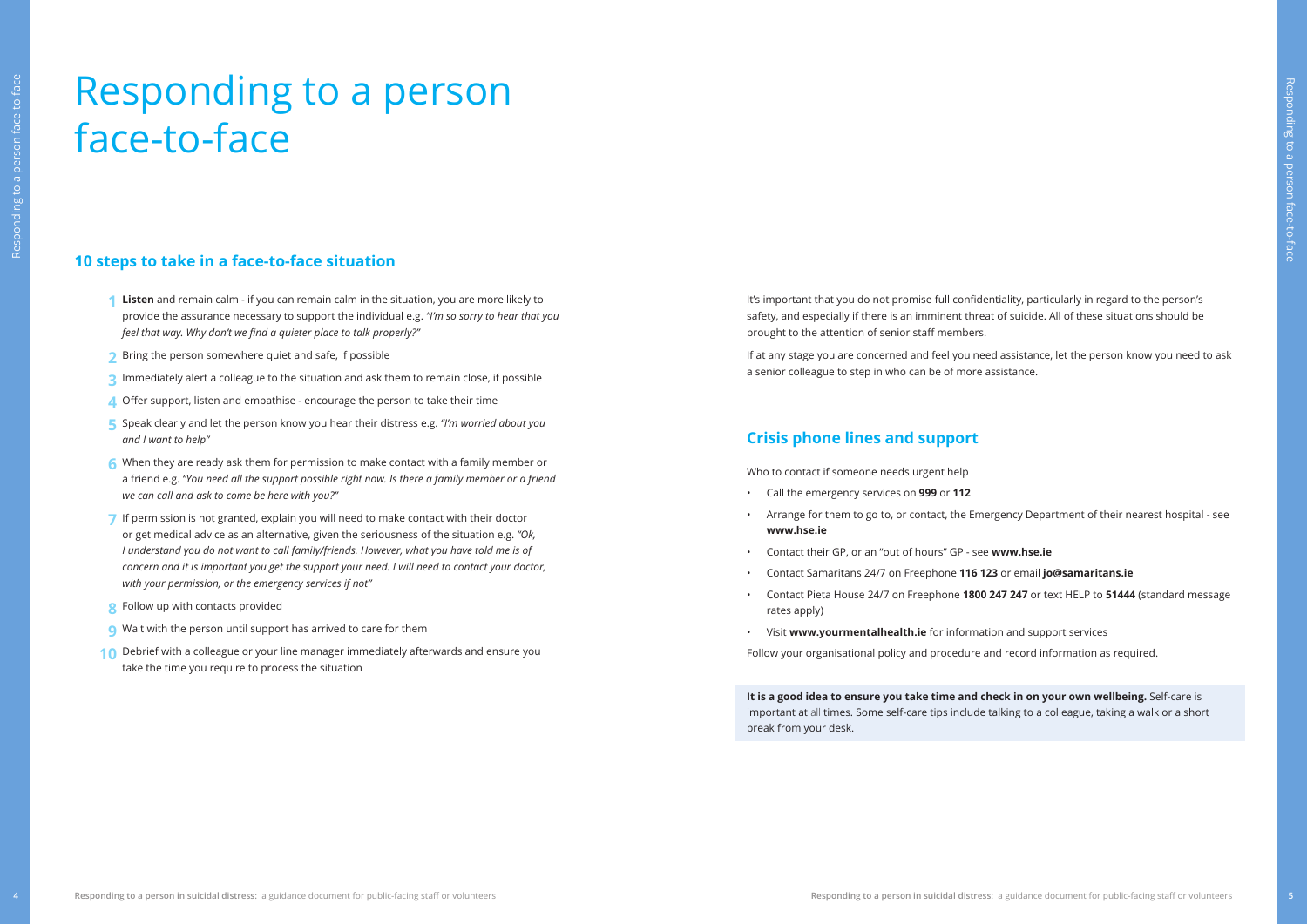# Responding to an email, letter, text or social media communciation

# **8 steps to handling written correspondence**

- 1 Take your time and ensure you have considered the communication in full
- **2** In responding, keep a calm and professional tone
- **EXECUTE:** Empathise, it can be difficult to convey empathy in written form, so be aware of the language you use and aim for an empathetic, compassionate response e.g. *"Things must be very difficult for you right now"*  **12354678**
- Acknowledge any distress e.g. *"From what you have told me you must be going through a tough time and I can tell that you are struggling"*
- $\blacksquare$  Provide contacts for the appropriate crisis services and supports
- Encourage the individual in distress to seek help from the appropriate crisis service or organisation and offer to contact services on their behalf if appropriate
- $\overline{J}$  If needed, ask a colleague to read and review the content before you respond, but be mindful of respecting the individual's confidentiality in this instance
- Re-read your correspondence before you send it, looking out for an empathetic tone

It's important that you do not promise full confidentiality, particularly in regard to the person's safety, and especially if there is an imminent threat of suicide. All of these situations should be brought to the attention of senior staff members.

If at any stage you are concerned and feel you need assistance, ask a senior colleague to give you more guidance.

# **Crisis phone lines and support**

Who to contact if someone needs urgent help

• Arrange for them to go to, or contact, the Emergency Department of their nearest hospital - see

- Call the emergency services on **999** or **112**
- **www.hse.ie**
- Contact their GP, or an "out of hours" GP see **www.hse.ie**
- Contact Samaritans 24/7 on Freephone **116 123** or email **jo@samaritans.ie**
- Contact Pieta House 24/7 on Freephone **1800 247 247** or text HELP to **51444** (standard message rates apply)
- Visit **www.yourmentalhealth.ie** for information and support services
- Follow your organisational policy and procedure and record information as required.

**It is a good idea to ensure you take time and check in on your own wellbeing.** Self-care is important at *all* times. Some self-care tips include talking to a colleague, taking a walk or a short break from your desk.

## *Dear…*

*I have received your letter/email/text. I am sorry to hear you are feeling like this. I know it is very important to talk with people who can help.* 

*At the end of this email you'll find a list of support services that can assist you. We would encourage you to take that step.* 

*Dear…* 

*I note from your communication that you also have some queries. We will follow up on the business element of your correspondence and be back in touch.* 

If the letter/email/text includes reference to the business of the department or agency, you'll need to acknowledge that and ensure you let the person know that you'll be following up on the particular aspect of their correspondence.

## **Examples**

## *Hi...*

*Thank you for reaching out to us. I can see from your message that you're going through a challenging time right now.*

*We'd really like to connect you with some helpful services and supports, with which you could talk right away, privately.*